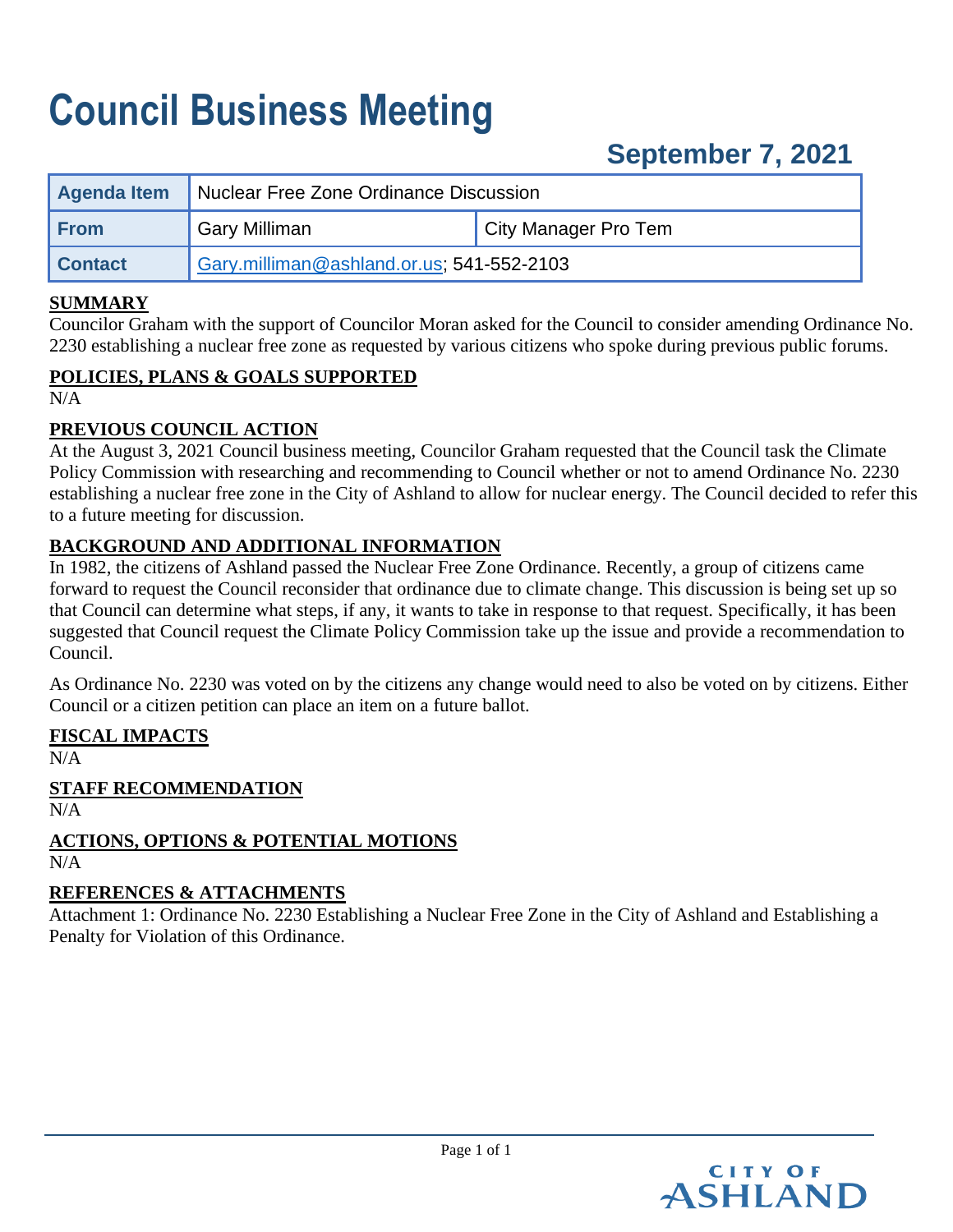## ORDINANCE NO. 2230

AN ORDINANCE ESTABLISHING A NUCLEAR FREE ZONE IN THE CITY OF ASHLAND AND ESTABLISHING A PENALTY FOR VIOLATION OF THIS ORDINANCE.

#### THE PEOPLE OF THE CITY OF ASHLAND DO ORDAIN AS FOLLOWS:

SECTION 1. It is hereby determined that Ashland shall be and is established as a nuclear free zone wherein no nuclear armaments or products associated with or connected to nuclear armaments or components may be positioned or manufactured nor shall there be any nuclear energy in any form, experimental or commercial, pro-<br>duced and no nuclear wastes of any kind shall be stored in the City of Ashland.

SECTION 2. Any person, firm or corporation violating the terms<br>of this provision shall be guilty of a misdemeanor and it is punishable by sixty (60) days in jail or a fine of FIVE HUNDRED DOLLARS (\$500,00) or both.

The foregoing Ordinance was first read at a regular meeting of the Common Council held on the day of 1982, and passed to its second reading and duly passed on the day of 1982.

Dated this day of August, 1982.

APPROVED:

**MAYOR** 

ATTEST:

 $\mathcal{L}_{\mathcal{A}}$  and  $\mathcal{L}_{\mathcal{A}}$  are the set of the set of the set of the  $\mathcal{A}$ 

**CITY RECORDER** 

BY THE INITIATIVE PROCESS ORDINANCE REFERRED TO THE VOTERS OF THE CITY OF ASHLAND ON NOVEMBER 2, 1982.

MEASURE 56:

Shall an ordinance establishing Ashland as a nuclear free QUESTION zone be passed by the voters of Ashland?

FOR MEASURE:  $---------3676$ 

AGAINST MEASURE----------------3011 MAJORITY OF VOTES CAST FOR MEASURE 56 BEING IN FAVOR, MEASURE HEREBY PASSED.

Resolution declaring the canvass of the vote was passed by the Ashland RONALD L. SALTER<br>
RONALD L. SALTER<br>
Ordinance No. <u>2232</u> ASHLAND, OREGON 97520